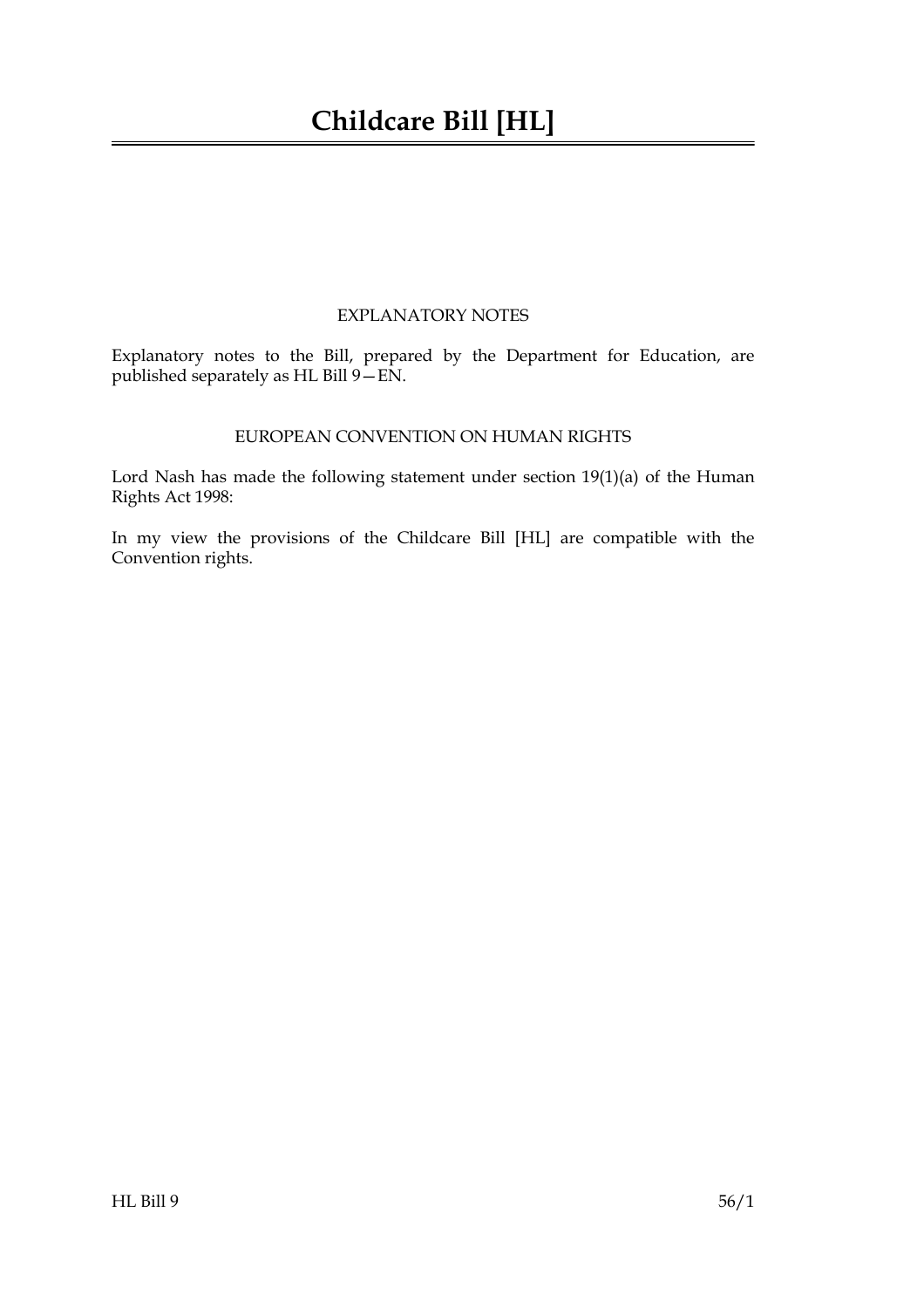## **CONTENTS**

## *Availability of free childcare*

- 1 Duty to secure 30 hours free childcare available for working parents
- 2 Supplementary provision about regulations under section 1

### *Publication of information*

3 Duty to publish information about childcare and related matters

#### *General*

- 4 Extent
- 5 Commencement
- 6 Short title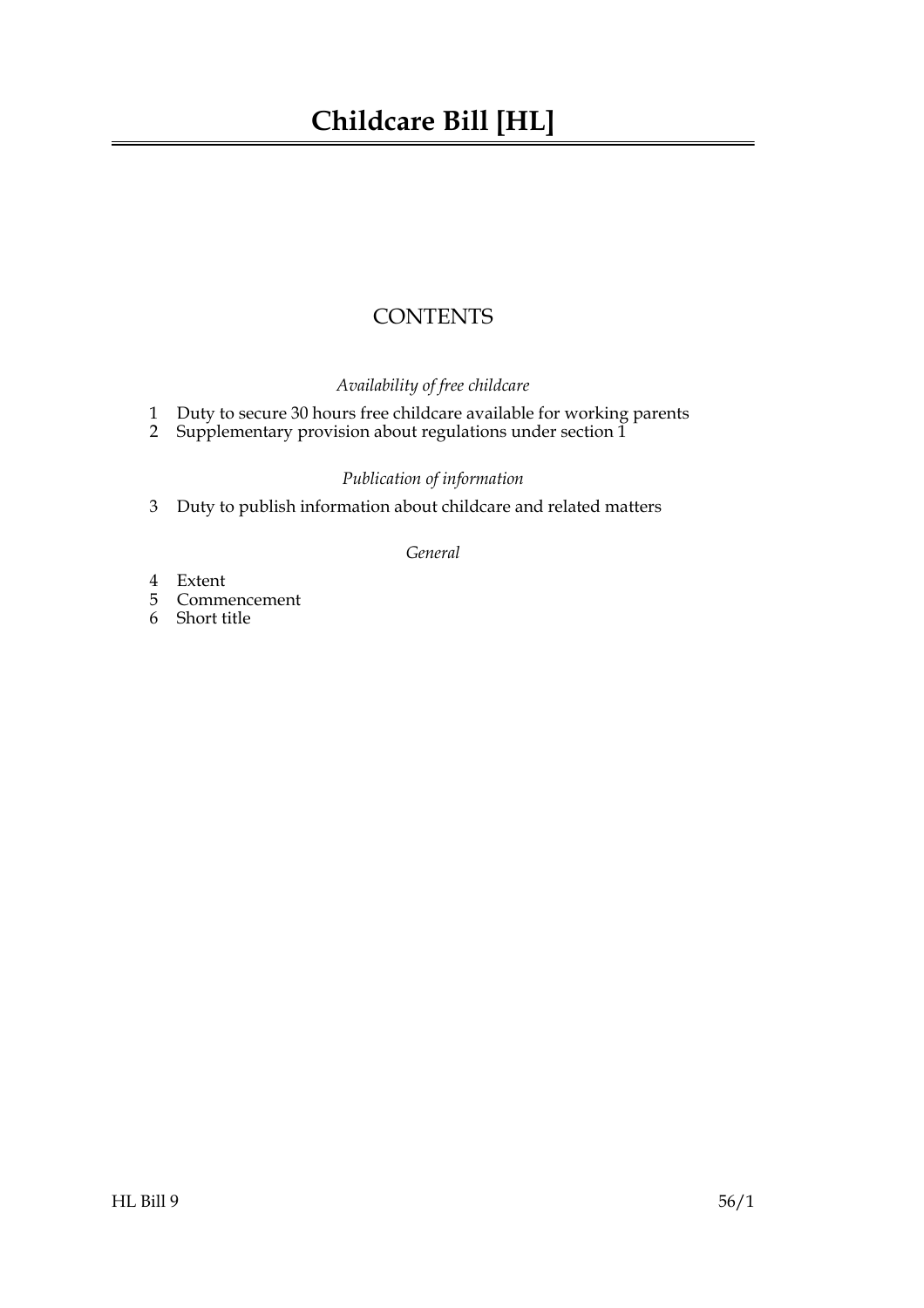## A **BILL** TO

Make provision about free childcare for young children of working parents and about the publication of information about childcare and related matters by local authorities in England.

E IT ENACTED by the Queen's most Excellent Majesty, by and with the advice and consent of the Lords Spiritual and Temporal, and Commons, in this present **B** E IT ENACTED by the Queen's most Excellent Majesty, by and with consent of the Lords Spiritual and Temporal, and Commons, Parliament assembled, and by the authority of the same, as follows:  $-$ 

#### *Availability of free childcare*

#### **1 Duty to secure 30 hours free childcare available for working parents**

- (1) The Secretary of State must secure that childcare is available free of charge for qualifying children of working parents for, or for a period equivalent to, 30 hours in each of 38 weeks in any year.
- (2) "Qualifying child of working parents" means a young child who—
	- (a) is under compulsory school age,
	- (b) is in England, and
	- (c) is of a description specified in regulations made by the Secretary of State.
- (3) In determining, for the purposes of subsection (1), the amount of childcare that is available—
	- (a) account is to be taken of any childcare available under the duty imposed by section 7(1) of the Childcare Act 2006 (duty of English local authorities to secure early years provision free of charge in accordance with regulations), but
	- (b) no account is to be taken of childcare available otherwise than by virtue of that duty or the duty imposed by subsection (1).
- (4) The Secretary of State may make regulations for the purpose of discharging the duty imposed by subsection (1).
- (5) Regulations under subsection (4) may, for example—

*5*

*10*

*15*

*20*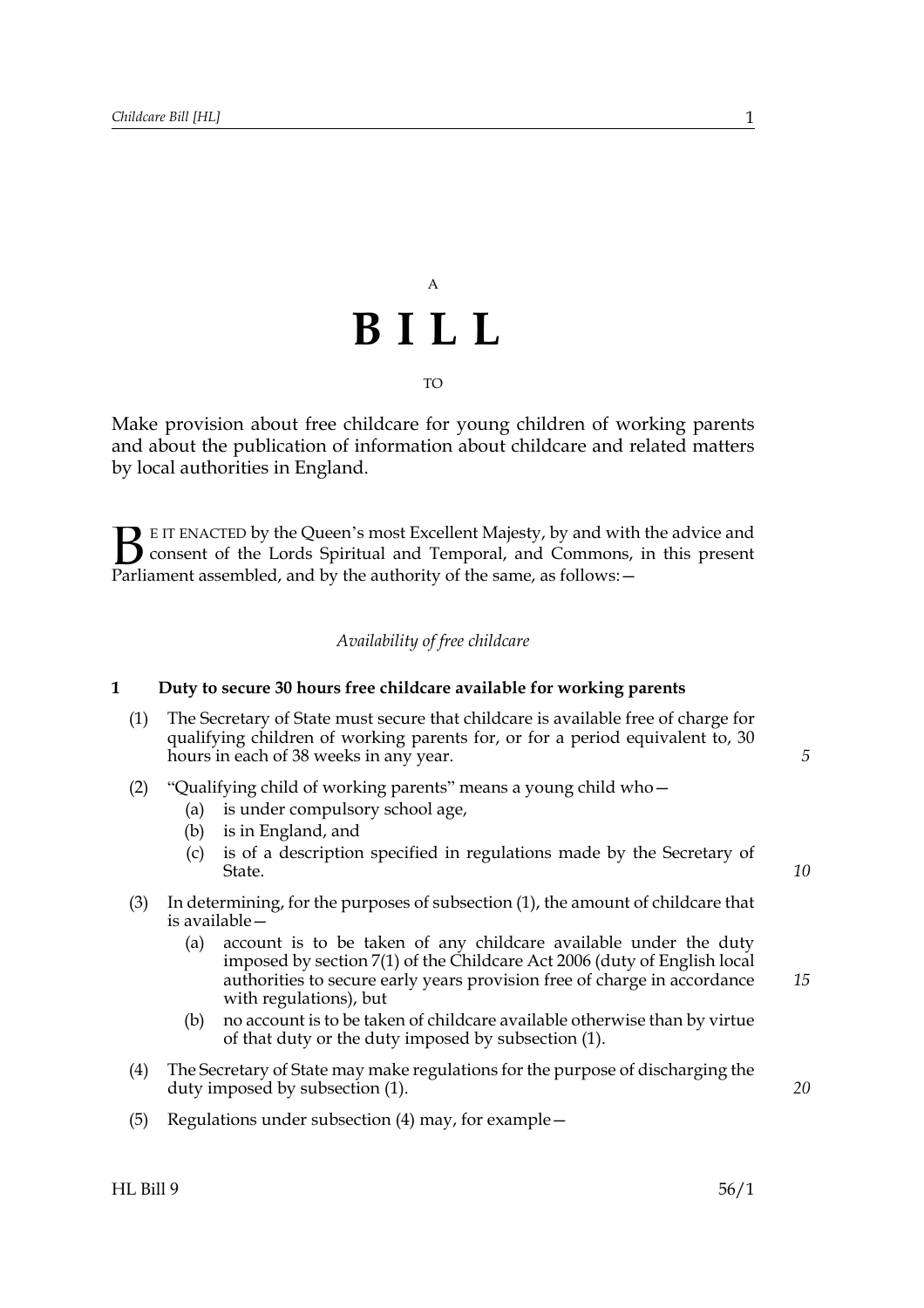- (a) require or authorise arrangements to be made for persons to make available, or arrange for other persons to make available, specified descriptions of childcare; (b) make provision about the terms of those arrangements; (c) make provision about the times at which, and periods over which, childcare is to be made available; (d) specify the rates payable to providers or arrangers of childcare; (e) provide for payments to be made by the Secretary of State to parents or other persons; (f) impose obligations or confer powers on any public body; (g) establish a body corporate to carry out functions conferred under or by virtue of the regulations; (h) reproduce any provision of the Childcare Payments Act 2014 (with or without modification); (i) make provision requiring information or documents to be provided by a person to the Secretary of State or another person; (j) for the purposes of enabling any person to check whether a child is a qualifying child of working parents, make provision about the disclosure of information held by a Minister of the Crown, the Commissioners for Her Majesty's Revenue and Customs or any other person; (k) in connection with provision of the kind mentioned in paragraphs (i) and (j), create criminal offences. (6) Regulations under subsection (4) which authorise disclosure of information held by the Commissioners for Her Majesty's Revenue and Customs may only be made with the consent of the Treasury. (7) Regulations under subsection (4) may not, in relation to any criminal offence created by the regulations, provide for a penalty of imprisonment on conviction on indictment greater than imprisonment for a term not exceeding two years (whether or not accompanied by a fine). (8) The Secretary of State must set out in regulations when a year begins for the purposes of determining in relation to a child whether the duty in subsection (1) has been discharged. (9) The Secretary of State may by regulations make provision about the circumstances in which a child is, or is not, in England for the purposes of this section. (10) Nothing in this section prevents the Secretary of State discharging the duty in subsection (1) (wholly or in part) by making regulations under Part 1 of the Childcare Act 2006 (general functions of local authorities: England). (11) Regulations under subsection  $(2)(c)$  (or regulations under section  $7(1)(b)$  of the Childcare Act 2006) may frame any part of the description of a child by reference to any characteristics of a parent of the child or a partner of such a parent. *5 10 15 20 25 30 35 40*
- (12) In this section—

"childcare" has the meaning given by section 18 of the Childcare Act 2006; "parent", in relation to a child, includes any individual who— *45*

- (a) has parental responsibility for the child, or
- (b) has care of the child;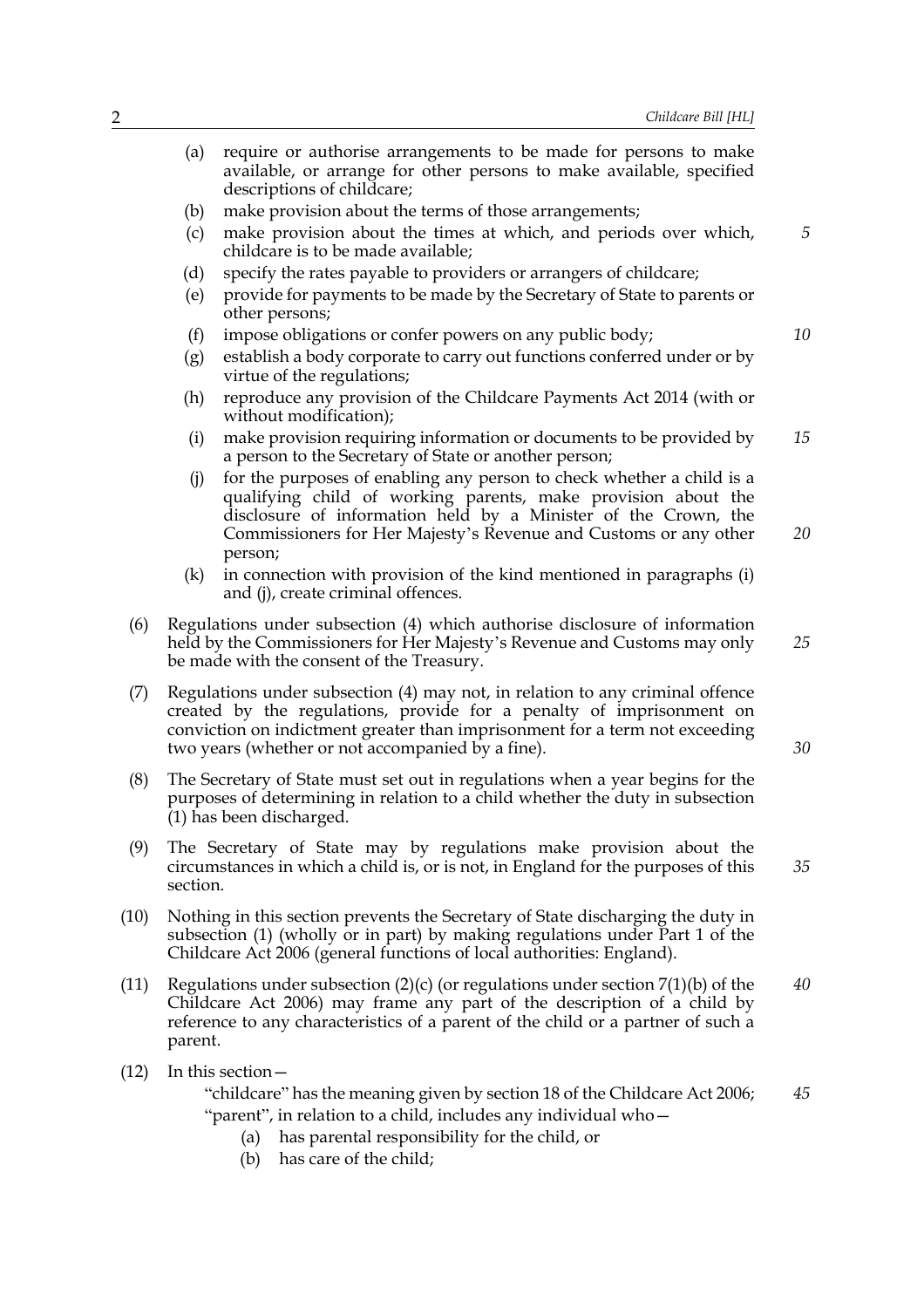| Childcare Bill [HL]<br>3 |                                                                                                                                  |                                                                                                                                                                                                                                   |    |
|--------------------------|----------------------------------------------------------------------------------------------------------------------------------|-----------------------------------------------------------------------------------------------------------------------------------------------------------------------------------------------------------------------------------|----|
|                          | "parental responsibility" has the same meaning as in the Children Act<br>1989;                                                   |                                                                                                                                                                                                                                   |    |
|                          |                                                                                                                                  | "young child": a child is a "young child" during the period –<br>beginning with the child's birth, and<br>(a)                                                                                                                     |    |
|                          |                                                                                                                                  | ending immediately before the 1 September next following the<br>(b)<br>date on which the child attains the age of 5.                                                                                                              | 5  |
| 2                        |                                                                                                                                  | Supplementary provision about regulations under section 1                                                                                                                                                                         |    |
| (1)                      |                                                                                                                                  | In this section "regulations" means regulations under section 1.                                                                                                                                                                  |    |
| (2)                      | Regulations $may -$                                                                                                              |                                                                                                                                                                                                                                   |    |
|                          | (a)                                                                                                                              | confer a discretion on any person;                                                                                                                                                                                                | 10 |
|                          | (b)                                                                                                                              | make different provision for different purposes;                                                                                                                                                                                  |    |
|                          | (c)                                                                                                                              | make consequential, incidental, supplemental, transitional or saving<br>provision;                                                                                                                                                |    |
|                          | (d)                                                                                                                              | amend, repeal or revoke any provision made by or under an Act<br>(whenever passed or made).                                                                                                                                       | 15 |
| (3)                      |                                                                                                                                  | Regulations are to be made by statutory instrument.                                                                                                                                                                               |    |
| (4)                      |                                                                                                                                  | A statutory instrument containing regulations that amend or repeal provision<br>made by an Act may not be made unless a draft of the instrument has been laid<br>before and approved by a resolution of each House of Parliament. |    |
| (5)                      |                                                                                                                                  | Any other statutory instrument containing regulations is subject to annulment<br>in pursuance of a resolution of either House of Parliament.                                                                                      | 20 |
|                          |                                                                                                                                  | Publication of information                                                                                                                                                                                                        |    |
| 3                        |                                                                                                                                  | Duty to publish information about childcare and related matters                                                                                                                                                                   |    |
|                          | In section 12 of the Childcare Act 2006 (duty to provide information, advice<br>and assistance), after subsection $(6)$ insert – |                                                                                                                                                                                                                                   |    |
|                          | " $(6A)$                                                                                                                         | Regulations may require each English local authority to publish<br>information which is of a prescribed description and relates to any of<br>the matters mentioned in paragraphs (a) to $(c)$ of subsection $(2)$ .               |    |
|                          | (6B)                                                                                                                             | Regulations under subsection (6A) may require information to be<br>published –<br>at prescribed intervals;<br>(a)<br>in a prescribed manner.<br>(b)                                                                               | 30 |
|                          | (6C)                                                                                                                             | Subsection (3) applies in relation to information prescribed under<br>subsection (6A) as it applies in relation to information prescribed under<br>subsection $(2)$ ."                                                            | 35 |

*General*

## **4 Extent**

This Act extends to England and Wales only.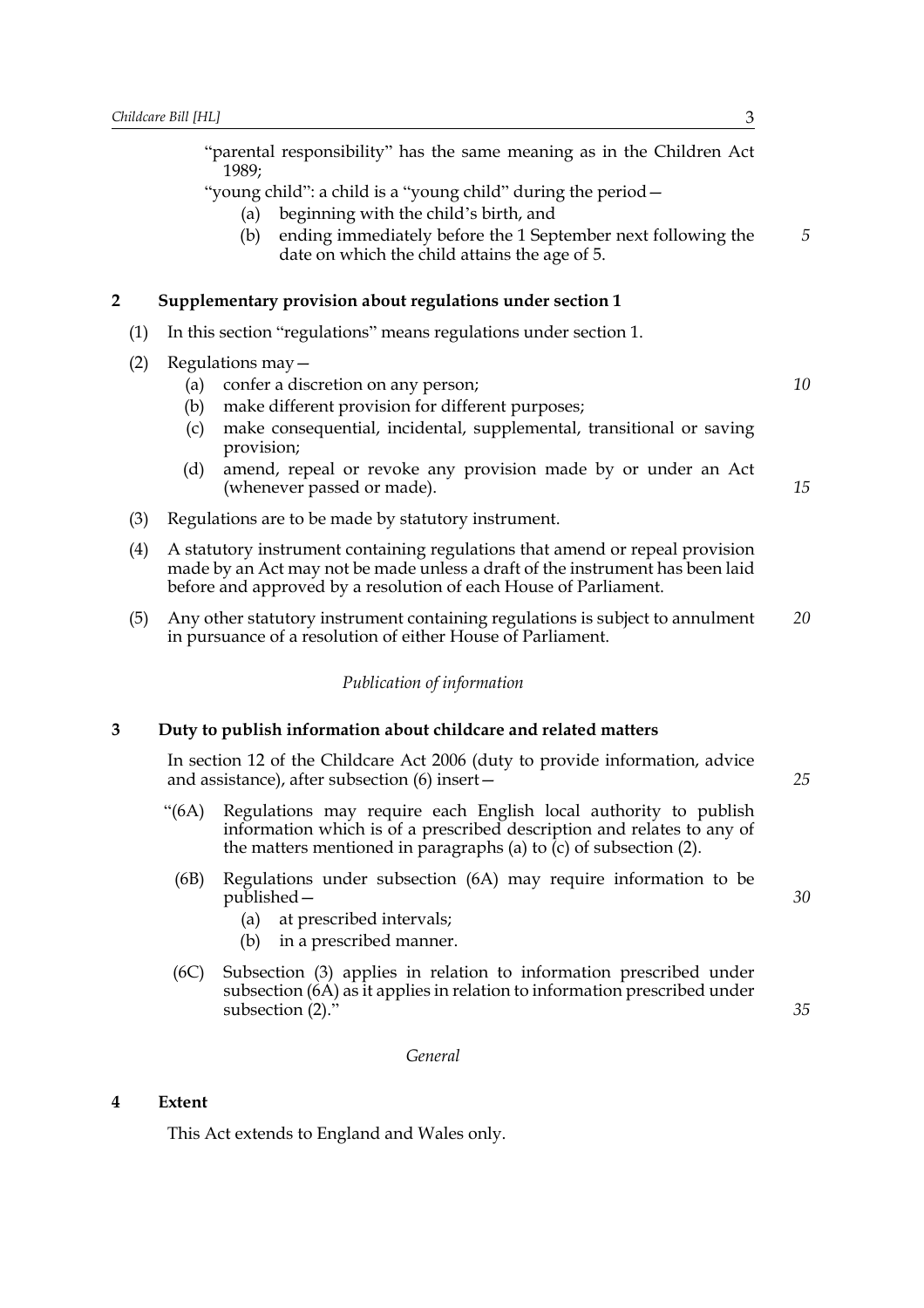#### **5 Commencement**

- (1) Section 4, this section and section 6 come into force on the day on which this Act is passed.
- (2) Sections 1 to 3 come into force on such day or days as may be appointed by regulations made by the Secretary of State.
- (3) Regulations under subsection (2) may appoint different days for different purposes or different areas.
- (4) The Secretary of State may by regulations make transitional or saving provision in connection with the coming into force of any provision of this Act.
- (5) Regulations under this section are to be made by statutory instrument.

*10*

*5*

#### **6 Short title**

This Act may be cited as the Childcare Act 2015.